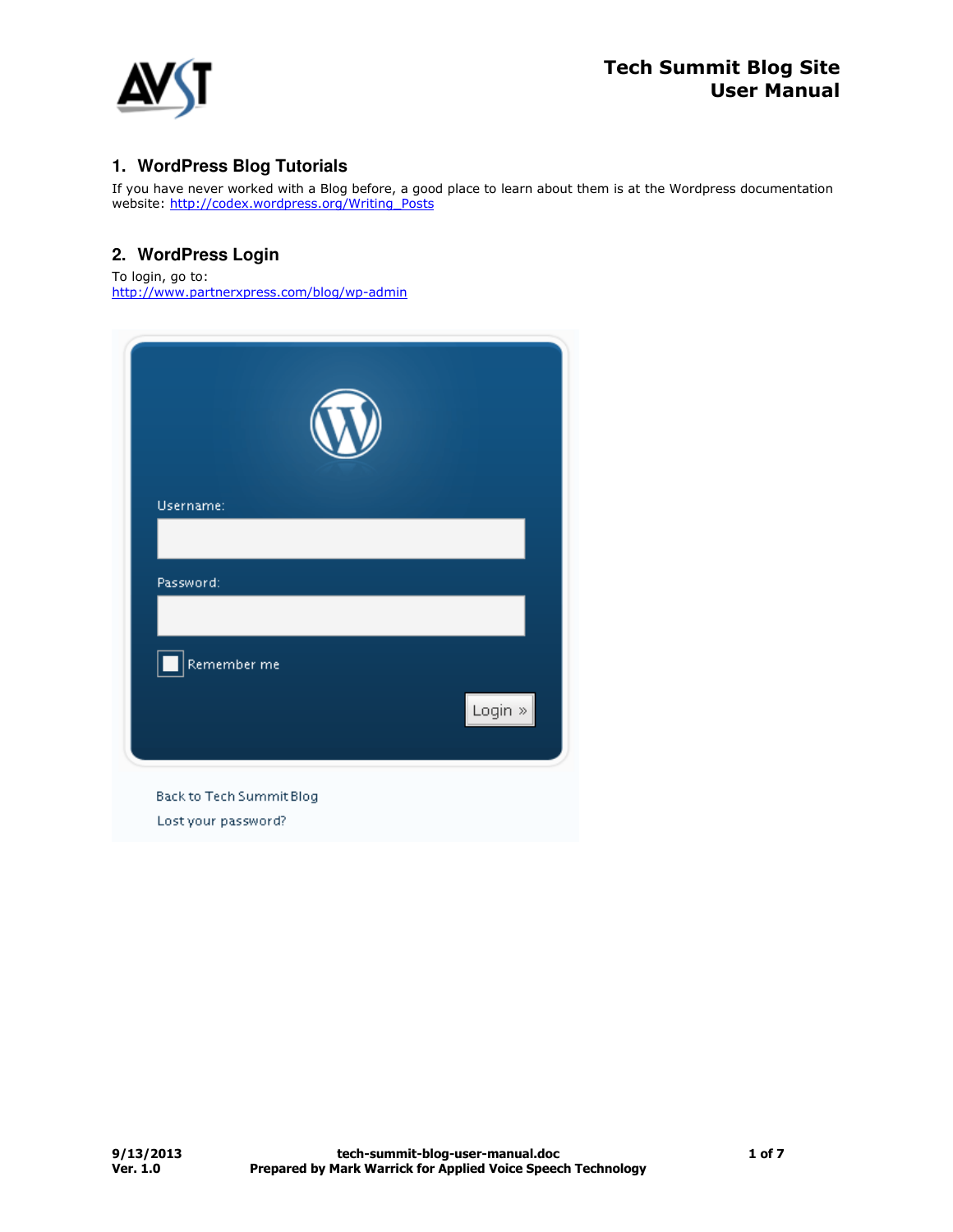

## **3. WordPress Dashboard**

The WordPress dashboard contains links to all the administrative functionality and the latest activity on the blogs.



A least for those of your in the Northern hemisphere, it's been a little chilly recently. If you're like me you're thinking,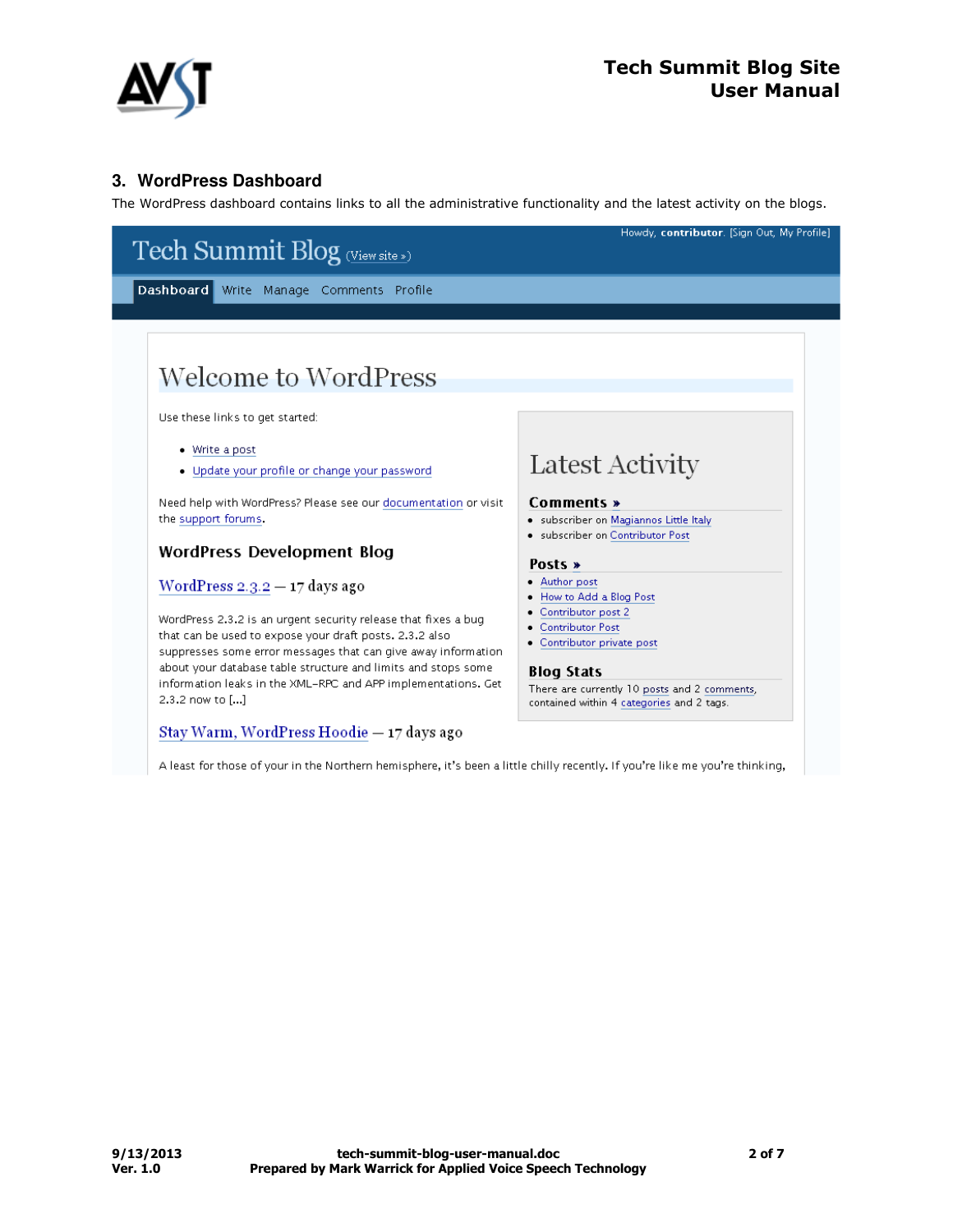

## **4. Adding Blog Posts – What to Do and Not Do**

## 4.1 Blog Post Form

Once logged in, go to: Write > Write Post

You'll notice some familiar formatting buttons above the body portion of the post These work similarly to how you format documents with Microsoft Word. The far right button opens up a second set of tabs for advanced controls.

|                   | Tech Summit Blog (View site »)                                                                                       | Howdy, contributor. [Sign Out, My Profile] |
|-------------------|----------------------------------------------------------------------------------------------------------------------|--------------------------------------------|
| <b>Dashboard</b>  | Write Manage Comments Profile                                                                                        |                                            |
| <b>Write Post</b> |                                                                                                                      |                                            |
| Title             |                                                                                                                      | Categories                                 |
|                   | Insert title here                                                                                                    |                                            |
| Post              |                                                                                                                      | CallXpress 7.9 SP1<br>CallXpress 8.0       |
| Visual            | Code                                                                                                                 | $\overline{\triangledown}$ Help            |
|                   | B Z ₩ ⊟ ⊟ ≢ ⊈ ≣ ≣ ≣ ∞ ▒ ® 合  ♥ -  ◎ ▒                                                                                | $\Gamma$ Tech Summit                       |
|                   | Select a category on the right >>><br>When you're ready to have this published, click on Submit for<br>Review below. |                                            |
|                   |                                                                                                                      |                                            |
| Path: p           | Tags (separate multiple tags with commas: cats, pet food, dogs)                                                      | <b>Discussion</b>                          |
|                   |                                                                                                                      | Post Password<br>$\ddot{}$                 |
|                   | Save and Continue Editing<br>Submit for Review<br>Save                                                               | Post Slug<br>$\ddot{}$                     |
|                   | Optional Excerpt                                                                                                     | Post Status                                |
| Trackbacks        | +                                                                                                                    | Post Timestamp<br>$\ddot{}$                |

### The following should all have content:

- Title (Keep it short)
- Body of the post
	- $\sim$  HTML markup and picture uploads are allowed. Click on "Code" before enter HTML.
	- $\circ$  You can copy and paste from Microsoft Word use the advanced control  $\Box$ .
- Category
	- o Check at least one category.
- Post Timestamp (defaults to the current date and time)
	- o NOTE: If you enter a post date/time in the future, the post will not show up until then.

### Optional fields:

| 9/13/2013 | tech-summit-blog-user-manual.doc                                    | 3 of 7 |
|-----------|---------------------------------------------------------------------|--------|
| Ver. 1.0  | <b>Prepared by Mark Warrick for Applied Voice Speech Technology</b> |        |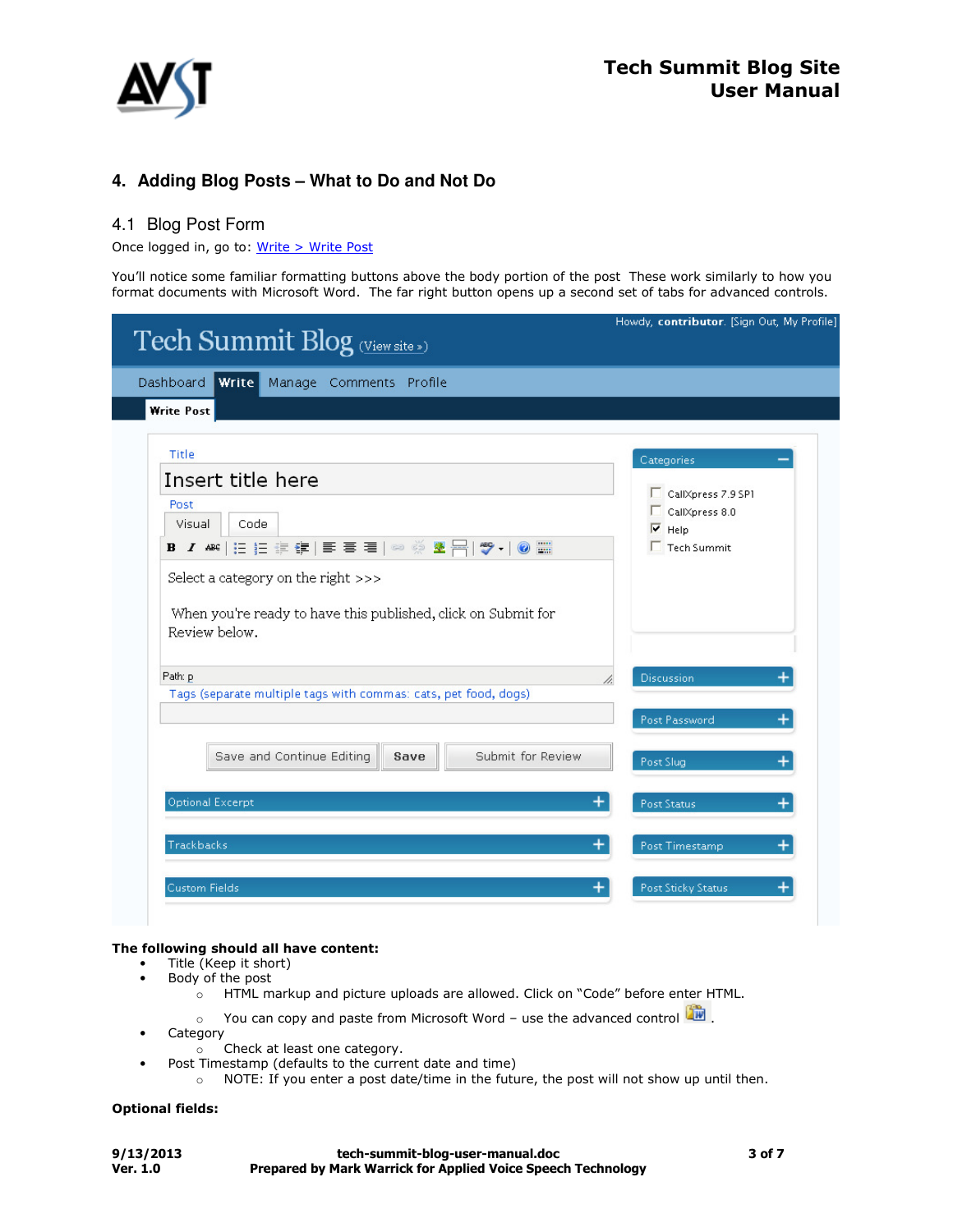

- Tags (used for the Tag Cloud links in the navigation)
- Uploaded image(s) and/or files

# 450 Pixels (6 1/4") Wide Max

- **Discussion** 
	- o Allow comments? (checked yes by default)

### Don't change any of these fields:

- Optional excerpt (RSS feeds are blocked by password)
- Trackbacks (Not used in this site.)
- Custom fields (DO NOT CHANGE)
- Post password (Not necessary as the entire Blog system is protected.)
- Post slug (PermaLinks are not used in this website.)
- Post author (Defaults to YOU by default and should not be changed.)
- Post sticky status (This is an Editorial decision)

Important Note for Contributors: While your Blog post is under review, you can make changes to it, but once it has been approved, you will not be able to edit or delete your post.

### **5. Workflow**

Contributors write Blog posts



Editor reviews and communicates via<br>email if changes are needed. Once<br>final, post goes live. email if changes are needed. Once



Contributor receives an email notifying them that the post is live on the website. Contributor cannot edit or delete. Communications regarding the post go through email.

NOTE: Authors can post without Editor approval. Their posts go live the moment they click "Publish".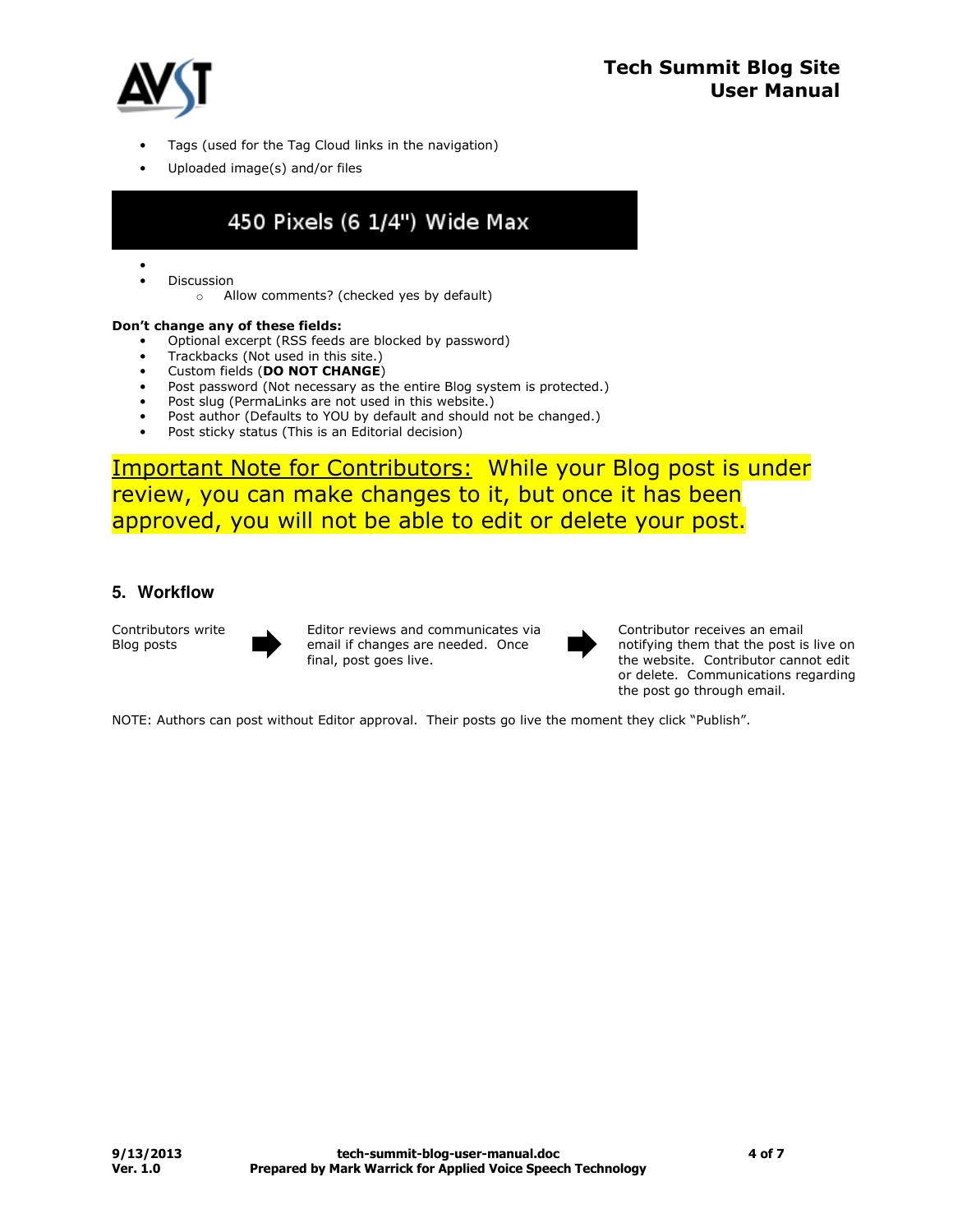

## **6. Daily Editor Task: Check New Posts**

From the Dashboard, go to  $Manage > Posts$ 

To view the latest posts, select the Status "Pending Review" and then click the "Filter" button.

| Howdy, editor. [Sign Out, My Profile]<br>Tech Summit Blog (View site ») |                                                              |                                            |                               |      |      |        |
|-------------------------------------------------------------------------|--------------------------------------------------------------|--------------------------------------------|-------------------------------|------|------|--------|
|                                                                         | Manage<br>Dashboard Write<br>Blogroll<br>Comments<br>Profile |                                            |                               |      |      |        |
| Posts<br>Pages                                                          | Uploads<br>Categories                                        |                                            |                               |      |      |        |
| Pending posts<br>Search terms                                           | Status<br>Pending Review $\vee$<br>Category<br>All           | Author<br>Any.<br>$\checkmark$<br>Filter » | Month<br>$\checkmark$<br>Any. | ×    |      |        |
| Submitted<br>ID                                                         | Title                                                        | Categories                                 | Author                        |      |      |        |
| $2008 - 01 - 15$<br>37<br>12:43:36 pm                                   | Insert title here                                            | Help                                       | contributor                   | View | Edit | Delete |
|                                                                         |                                                              |                                            |                               |      |      |        |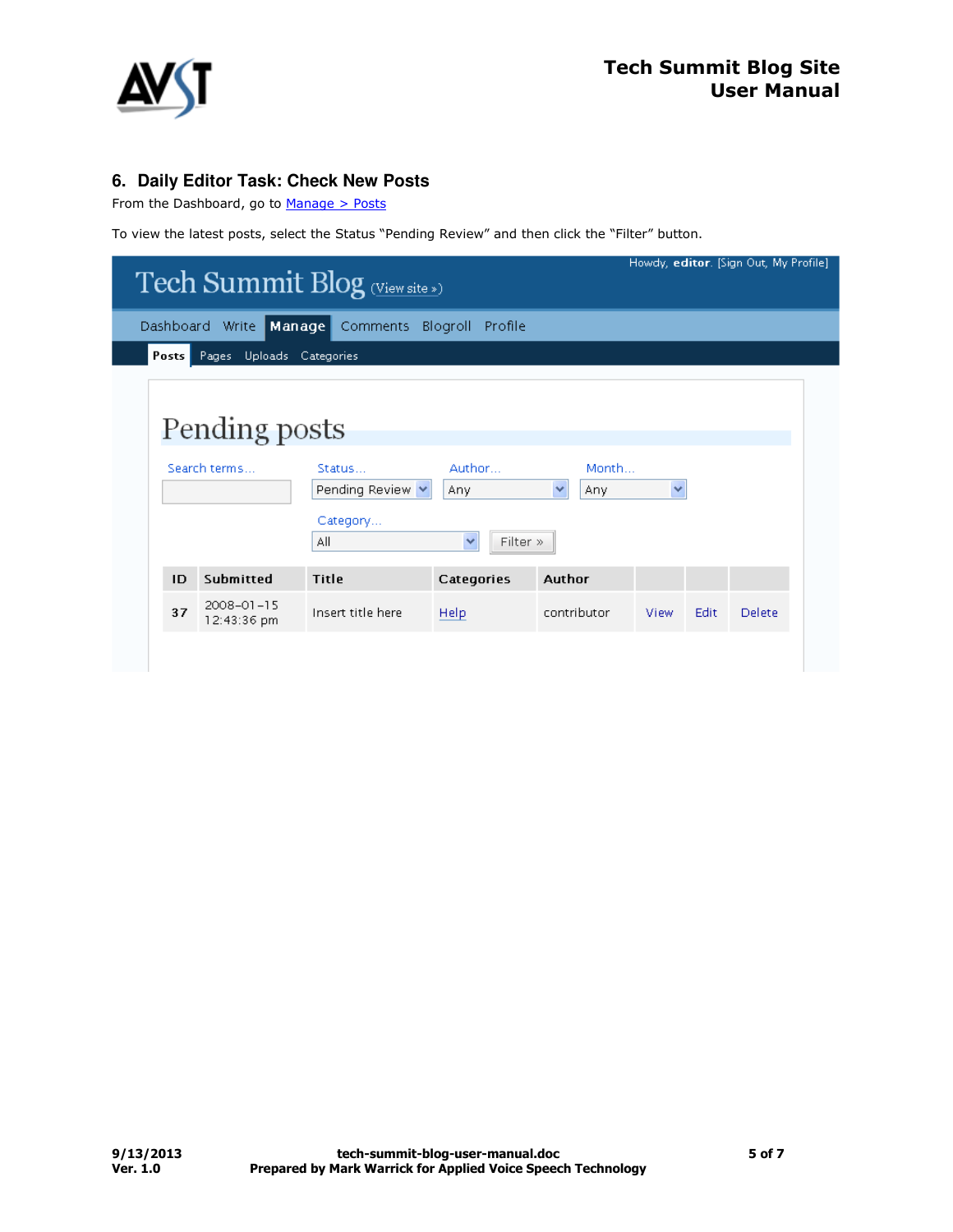

## **7. Daily Editor Task: Check Comments**

From the Dashboard, go to Comments > Awaiting Moderation

| <b>Tech Summit Blog</b> (View site »)                                                                                                                                                                                                                                     | Howdy, mwarrick. [Sign Out, My Profile]                |
|---------------------------------------------------------------------------------------------------------------------------------------------------------------------------------------------------------------------------------------------------------------------------|--------------------------------------------------------|
| Manage Comments<br>Dashboard Write                                                                                                                                                                                                                                        | Blogroll Presentation Plugins Users Options<br>Ratings |
| Comments Awaiting Moderation (1)<br>Akismet Spam (0)                                                                                                                                                                                                                      |                                                        |
| <b>Moderation Queue</b><br>editor   mwarrick@avst.com   IP: 67.114.53.51<br>1.<br>Looks easy to me!<br>Jan 15, 12:51 PM - [Edit   Delete ] - View post "How to Add a Blog Post"<br>Bulk action: $\bigcirc$ Approve $\bigcirc$ Spam $\bigcirc$ Delete $\bigcirc$ No action | Recheck<br>Queue for<br>Spam                           |
| Mark all: Approved - Spam - Deleted - Later                                                                                                                                                                                                                               | Bulk Moderate Comments »                               |